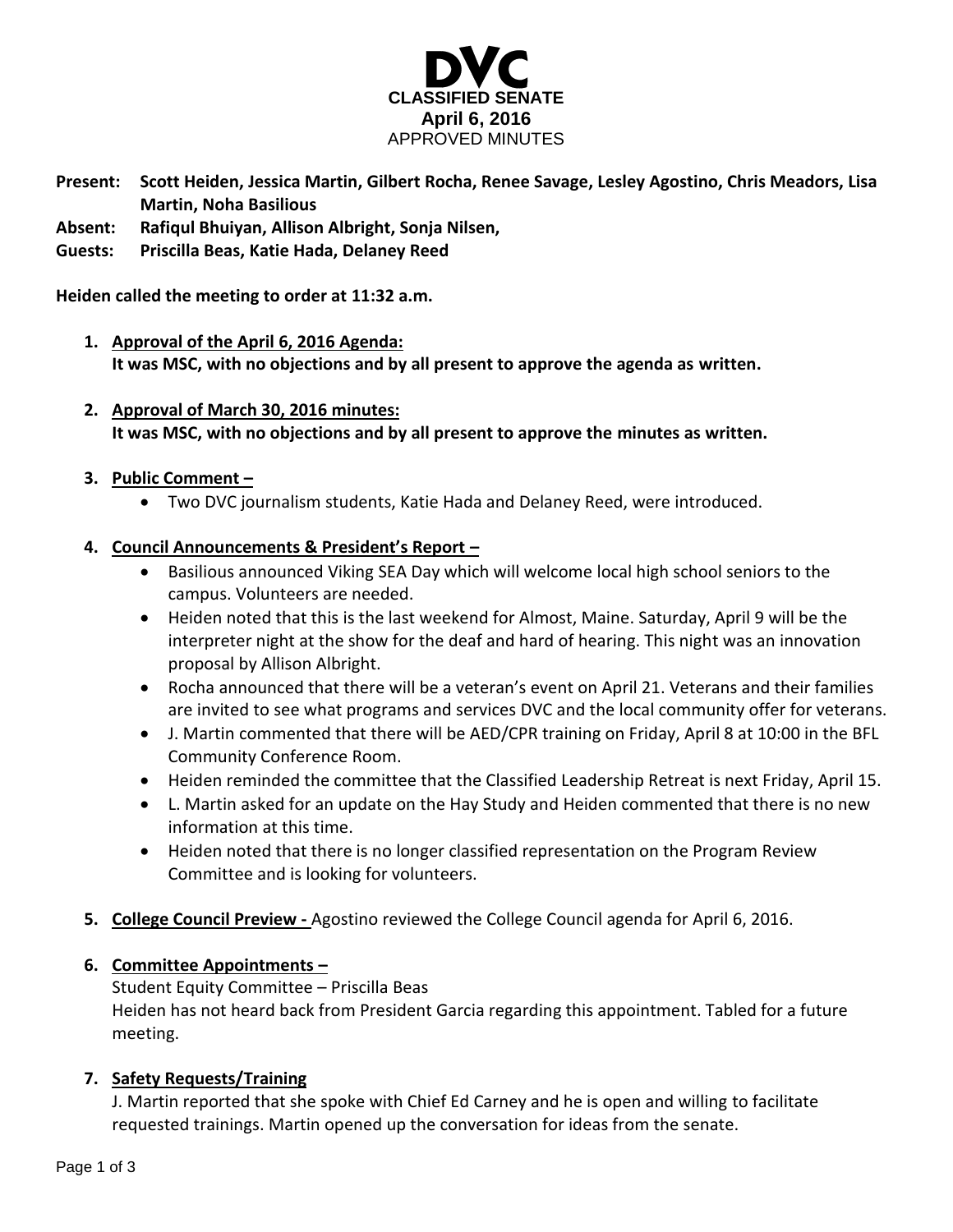

- Mental health crisis training
	- o Prevention/responsive for both students and staff
- Active shooter
- Safety monitor program Martin reported that Herb Lester is reinstating the safety monitor program. She will keep the senate updated.
- Allow time for Q&A in all trainings.
- Better communication with police services during student emergencies
	- $\circ$  Previous issue in student services with a slow response time to a student in crisis.
	- $\circ$  Ensure that officers are continually trained on handling situations above and beyond general policing. Savage noted that there was a recent experience with a student and Cpl. McDonald was very helpful.
- Police aides should have additional training in dealing directly with students in distress.
- Area specific trainings should be held by building or service.
- Issue with no services in the evening (no counselors)
- It was suggested to have trainings on Fridays during the semester, additional days in the summer as well as FLEX activities. It was noted that most student services staff cannot attend FLEX activities.
- Emily Stone and Elizabeth Hauscarriague are working on an early alert system.
- L. Martin that "211" is available to all residents. She added the possibility of suicide prevention training.
- Beas commented that EOPS has easily accessible handouts for students with a list of resources.
- Training on mandated reporting.
- Meadors commented that additional training should be available for identifying hazards, universal precautions, lock out/tag out, and a healthy worker program (wellness day). Additionally he noted that ADA training on awareness and standards should be available.
- Encourage management to allow staff to attend trainings.
- **8. Program Review Committee Change –** Heiden reviewed the proposed changes to the Program Review Committee (PRC) goals and outcomes. He noted that at College Council it was recommended to remove the bullet regarding replacement cycles. He feels that the removal of this bullet will negatively affect the classified participation in the program review process and should be left in the charge of the PRC.

# **9. Equity Introduction for 4/21 Forum**

Heiden and Agostino commented that the April 21 open forum will be on equity and solicited the senate for topics or prompts for discussion.

- Open mic on success and failures of current equity practices
- Ensure that there is a safe environment for discussion
- Work our equity plan into our best practices
- $\bullet$  Brief introduction to equity including the campus definition
- Give examples of practices already in effect
- Develop strategies for the fall semester don't continually put off.